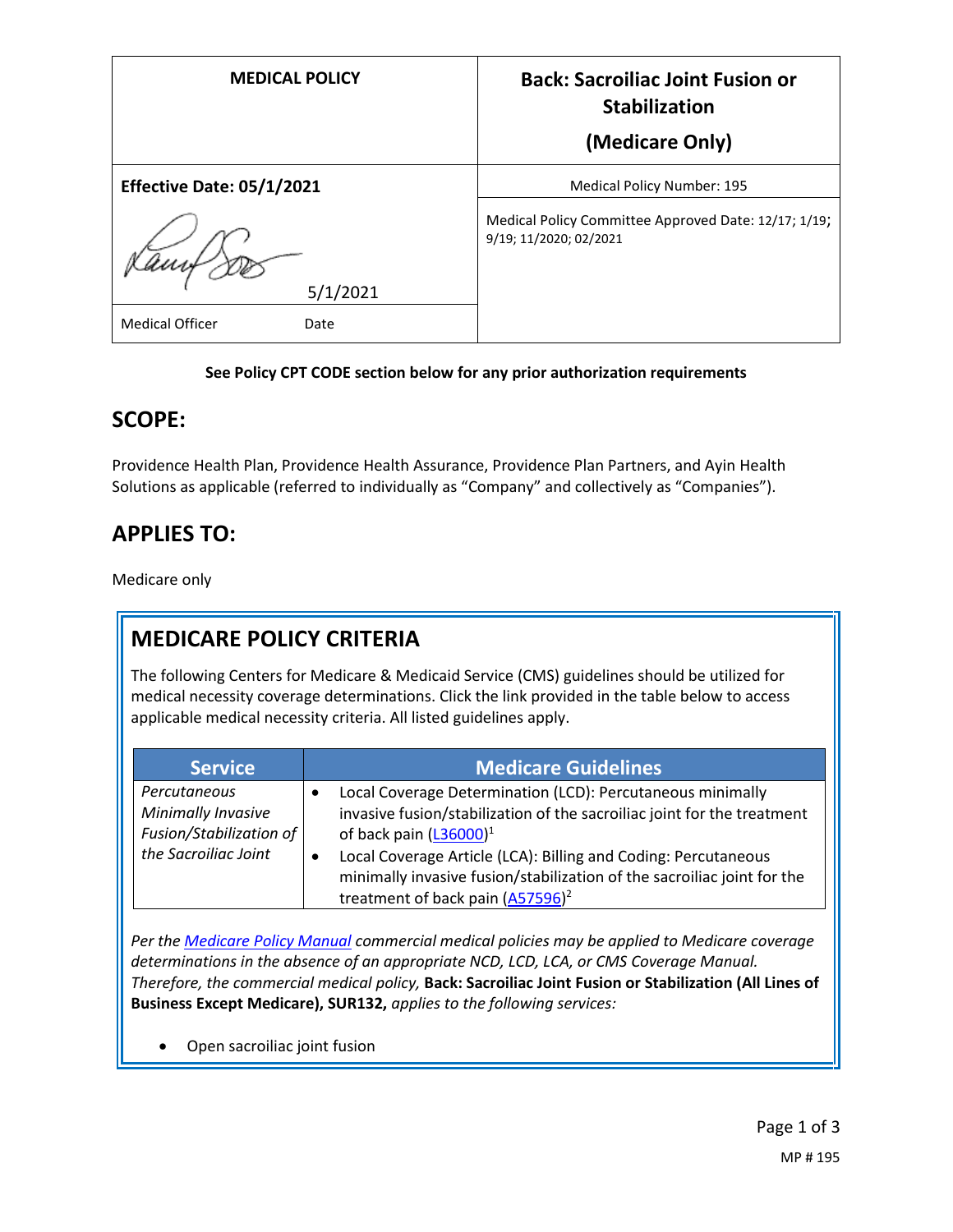#### **(Medicare Only)**

### **CPT CODES**

| <b>Medicare Only</b>                                                                                                                                                                                                                                       |                                                                                                                                                                                                          |
|------------------------------------------------------------------------------------------------------------------------------------------------------------------------------------------------------------------------------------------------------------|----------------------------------------------------------------------------------------------------------------------------------------------------------------------------------------------------------|
|                                                                                                                                                                                                                                                            | <b>Prior Authorization Required</b>                                                                                                                                                                      |
| 27280                                                                                                                                                                                                                                                      | Arthrodesis, open, sacroiliac joint, including obtaining bone graft, including<br>instrumentation, when performed                                                                                        |
| 27279                                                                                                                                                                                                                                                      | Arthrodesis, sacroiliac joint, percutaneous or minimally invasive (indirect visualization),<br>with image guidance, includes obtaining bone graft when performed, and placement of<br>transfixing device |
| <b>Unlisted Codes</b><br>All unlisted codes will be reviewed for medical necessity, correct coding, and pricing at the<br>claim level. If an unlisted code is billed related to services addressed in this policy then<br>prior-authorization is required. |                                                                                                                                                                                                          |
| 22899                                                                                                                                                                                                                                                      | Unlisted procedure, spine                                                                                                                                                                                |
| 27299                                                                                                                                                                                                                                                      | Unlisted procedure, pelvis or hip joint                                                                                                                                                                  |

### **INSTRUCTIONS FOR USE**

Company Medical Policies serve as guidance for the administration of plan benefits. Medical policies do not constitute medical advice nor a guarantee of coverage. Company Medical Policies are reviewed annually and are based upon published, peer-reviewed scientific evidence and evidence-based clinical practice guidelines that are available as of the last policy update. The Companies reserve the right to determine the application of Medical Policies and make revisions to Medical Policies at any time. Providers will be given at least 60-days notice of policy changes that are restrictive in nature.

The scope and availability of all plan benefits are determined in accordance with the applicable coverage agreement. Any conflict or variance between the terms of the coverage agreement and Company Medical Policy will be resolved in favor of the coverage agreement.

# **REGULATORY STATUS**

#### Mental Health Parity Statement

Coverage decisions are made on the basis of individualized determinations of medical necessity and the experimental or investigational character of the treatment in the individual case. In cases where medical necessity is not established by policy for specific treatment modalities, evidence not previously considered regarding the efficacy of the modality that is presented shall be given consideration to determine if the policy represents current standards of care.